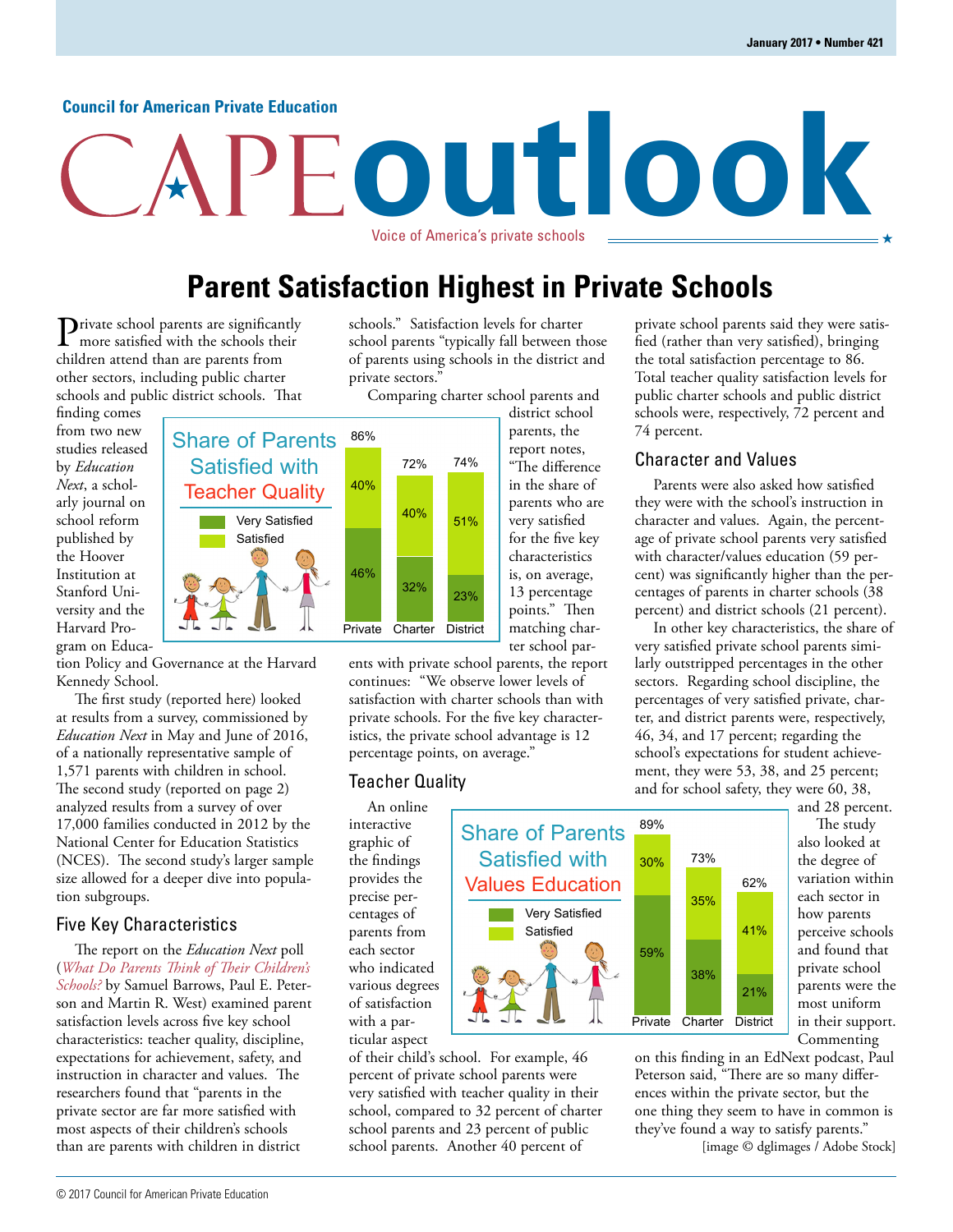## $CAPF$

**CAPE** member organizations: Agudath Israel of America

American Montessori Society

Association Montessori International–USA

Association of Christian Schools International

Association of Christian Teachers and Schools

Association of Waldorf Schools of N.A.

Christian Schools International

Council of Islamic Schools in North America

Council on Educational Standards and Accountability

Evangelical Lutheran Church in America

Friends Council on Education

Lutheran Church–Missouri Synod

National Association of Episcopal Schools

National Association of Independent Schools

National Catholic Educational Association

National Christian School Association

Oral Roberts University Educational Fellowship

Seventh-day Adventist Board of Education

United States Conference of Catholic Bishops

Wisconsin Evangelical Lutheran Synod Schools

Affiliated State Organizations

a coalition of national associations serving private schools K-12 Executive Director: Joe McTighe

**Outlook is published monthly (September to June) by CAPE. An annual subscription is \$35. ISSN 0271-1451**

13017 Wisteria Drive #457 Germantown, MD 20874 (tel) 301-916-8460 (fax) 301-916-8485 (email) cape@capenet.org

#### **www.capenet.org**

★ ★ ★

## **Second Study Confirms High Parent Satisfaction Levels**

In [a second study on parent satisfaction,](http://educationnext.org/how-satisfied-are-parents-with-childrens-schools-us-dept-ed-survey/) released by *Education Next* the same day (December 13) as the study described on page 1, authors Albert Cheng and Paul E. Peterson analyzed the results of a survey of more than 17,000 households conducted in 2012 by the National Center for Education Statistics (NCES). According to

an *Education Next* news release, the large sample size permitted "comparisons of parent satisfaction within race, income, and other categories."

The researchers classified students as attending one of four types of schools: private schools, public charter schools, pub-

lic schools to which students were assigned by their school district (reported as "district" schools in the charts on this page), and district-run public schools that parents were able to choose (e.g., magnet schools).

The NCES survey asked parents how satisfied

they were with the school their child attended and with various specific aspects of the school, including teachers, academic standards, order and discipline, and the way the school staff interacts with parents. Respondents indicated they were very satisfied, somewhat satisfied, some-

what dissatisfied, or very dissatisfied.

The study's authors report the following: "Although parents in all four sectors report high levels of satisfaction with their child's school, the percentage saying they are 'very satisfied' varies by school type." In particular, they write, "Satisfaction levels are the highest among privateschool parents, with parents at charter schools and district schools of choice reporting lower, but similar, rates of satisfaction."

Several findings illustrate the point. Eightyone percent of private school parents said they were very satisfied with their child's school, compared to 63 percent of charter school parents, 56 percent of assigned-district-school parents, and 61 percent of chosen-district-school parents. When it comes to the academic standards of

their child's school, 82 percent of private school parents said they were very satisfied, as did 68 percent of charter school parents, 55 percent of assigned-district-school parents, and 64 percent of chosen-district-school parents.

Regarding teachers at their child's school, the percentages of very satisfied private, charter, as-

Share of Parents Private Charter District 98% 17% 81% 92% 29% 63% 56% 34% 90%

signed-district-school, and chosen-districtschool parents were, respectively, 78 percent, 63 percent, 57 percent, and 58 percent; regarding order and discipline, they were 83 percent, 66 percent, 56 percent, and 63 percent; and regarding the way school staff interacts with parents, they

were 75 percent, 59 percent, 49 percent, and 55 percent.

Looking at the results through the filter of family income, the report notes, "Both high- and low-income families express higher levels of satisfaction with their school if it is in the private



sector rather than the charter sector." In particular, "The difference in satisfaction levels between a charter school and a private school is 15 percentage points for low-income families and 8 percentage points for highincome families." The latter difference was not found to be

statistically significant.

The report goes on to note that taking the average across all indicators, "the difference in the share of low-income families who are 'very satisfied' with aspects of their child's private school is 25 percentage points, which is similar to the difference of 22 percentage points among highincome families." The finding led the authors to suggest that "school vouchers or other programmatic interventions that expand families' access to private schools have a good chance of boosting levels of parental satisfaction."

When it comes to race and ethnicity, "With the exception of Asian parents, parents of all ethnicities prefer private schools to charter schools by a double-digit margin."

[image © dglimages / Adobe Stock]

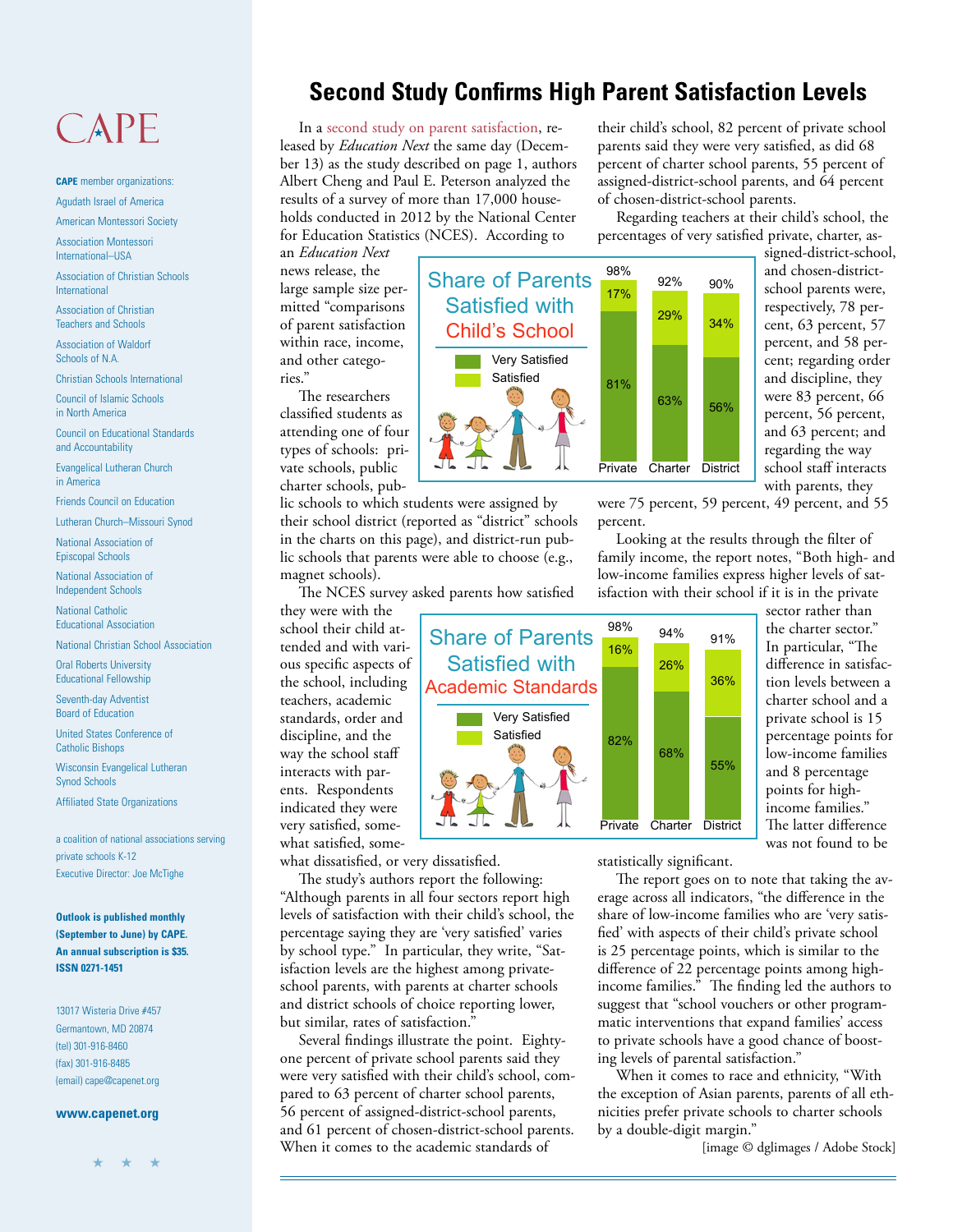## **Foxx Named Chairwoman of House Education Committee**

Republicans in the U.S. House of Representatives have selected Rep. Virginia Foxx (R-NC) as chairwoman of the House Committee on Education and the Workforce in the 115th Congress.

"My colleagues have entrusted me with a significant responsibility," said Foxx, who promised to "hold government institutions to the highest

standards of accountability and transparency, with a constant eye towards eliminating waste and inefficiency."

### Choice Advocate

An ardent supporter of parental freedom in education, Dr. Foxx comes to the committee leadership position with a solid voting record on school choice. In the 112th Congress, she supported House Amendment 305, which would have created opportunity scholarships for military dependent children with special education needs. In the same Congress she voted

yes on HR 471 to reauthorize the DC Opportunity Scholarship Program (DC-OSP). Years later, in the 114th Congress, she signed on as a cosponso of the DC-OSP reauthorization bill.

On another issue of interest to private education, Dr. Foxx cosponsored HR 5 in 2015, a bill to reauthorize the *Elementary and Secondary Education Act*, which ultimately evolved into the *Every Students Succeeds Act*.

This past October, Dr. Foxx joined representatives from Parents for Educational Freedom in North Carolina to visit North Hills Christian School in Salisbury, NC, where, according to the *Salisbury Post*, she told students during an assembly, "You're fortunate that you live in a country that gives you the freedom to choose your schools."

### Education and Career

Dr. Foxx earned a bachelor's degree, a master of arts degree, and an Ed.D. from the University of North Carolina. She served as a research assistant, instructor, and administrator in higher education within the state and eventually became president of Mayland Community College.

Prior to her election to the U.S. House in 2004, Dr. Foxx served for 10 years in the North Carolina Senate.

Known as a tireless worker in Congress, Dr. Foxx apparently cultivated that habit early on. According to a recent profile in *The Chronicle of Higher Education*, "she started working as a weaver at age 12 to help support her family. In the mornings, before school, she'd milk the cows, carry water, and bring in wood for the fire. After school, she'd do it all again." The piece goes on:

"Even today, at 73, she works 16-hour days, arriving at the U.S. Capitol building at 7:30 and staying until midnight to answer constituents' letters." Her office sports a desk plate that reads, "Trust God, Work Smarter, Work Harder."

Asked by the Chronicle reporter "what drives her to keep up her punishing schedule," Foxx replied: "I love what I do. Someone told me a long time ago I was a missionary at heart. I guess that's true."

## Frugal Drill Sergeant

Foxx has a reputation for being tough when necessary. One journalist described her as "half-grandmother, half-drill sergeant," and Rep. Luke Messer (R-IN) told *Politico*, "She reminds you of the toughest teacher you had. When she taps the chalkboard and says time to listen, everybody stops."

She's also frugal. As the Chronicle piece puts it, "She shops at thrift stores, uses water recycled from her washing machine to water her plants, and takes food from receptions back to her office for lunch."

Add to all that a deep devotion to her faith. Dr. Foxx recently published *[God Is in the House](https://www.amazon.com/God-House-Congressional-Testimonies-Faith/dp/1629722375/ref=sr_1_1?ie=UTF8&qid=1483037839&sr=8-1&keywords=God+is+in+the+House)*, a collection of essays from Christian colleagues in Congress on the role of faith in their lives. In her own essay she reveals, "[M]y constant prayers are for His wisdom and guidance to direct my life."

## Committee Plans

As for her plans as chairwoman of the House Committee on Education and the Workforce, Dr. Foxx recently told *Politico*, "I'm going to push to diminish the role of the federal government in everything it's in that isn't in the Constitution." She added, "I definitely don't think the Department of Education has any business doing all the things that it's doing."

## **Soul Craft**

★ ★ ★

David Coleman, president and CEO of the College Board, last month offered a top-ten list of actions and principles to guide both his organization and education in general. Number eight on the list was tightly tied to private schools: "Education is a soul craft."

Speaking December 2 at the National Summit on Education Reform, organized by the Foundation for Excellence in Education (ExcelinEd), Coleman said, "I think we may have forgotten an ancient thing: Education...involves the life of the soul."

Coleman reported that he has spoken to religious school groups across the country "about the special gifts religious education offers to education more broadly." He identified "productive solitude" as one of those gifts, saying, "In our time, the technology of interruption has outpaced the technology of concentration."

Back in 2015, Coleman sounded a similar theme during a luncheon address to CAPE's board of directors and state CAPE representatives. Noting that "any serious academic work and spiritual work" requires "being productive alone," he observed that the very structure of prayer and religious practice found in religious schools fosters such productive solitude. At the same meeting, he talked about the practice of students in religious schools reverently reading shared texts and letting the words reveal new meaning. Coleman even suggested that the values, ideals, and practices going on in many private schools might serve to inform a broader conversation within American education.

He returned to a related theme at the ExcelinEd event. "We need to recover ancient things within public education, within religious schooling, within our homes if we are going to succeed in education. The time for the stupid division between religious education, public education, homeschooling education must end."

★ ★ ★



Rep. Virginia Foxx speaks to students October 26, 2016, at North Hills Christian School in Salisbury, NC. (photo: http://foxx.house.gov/photos/)